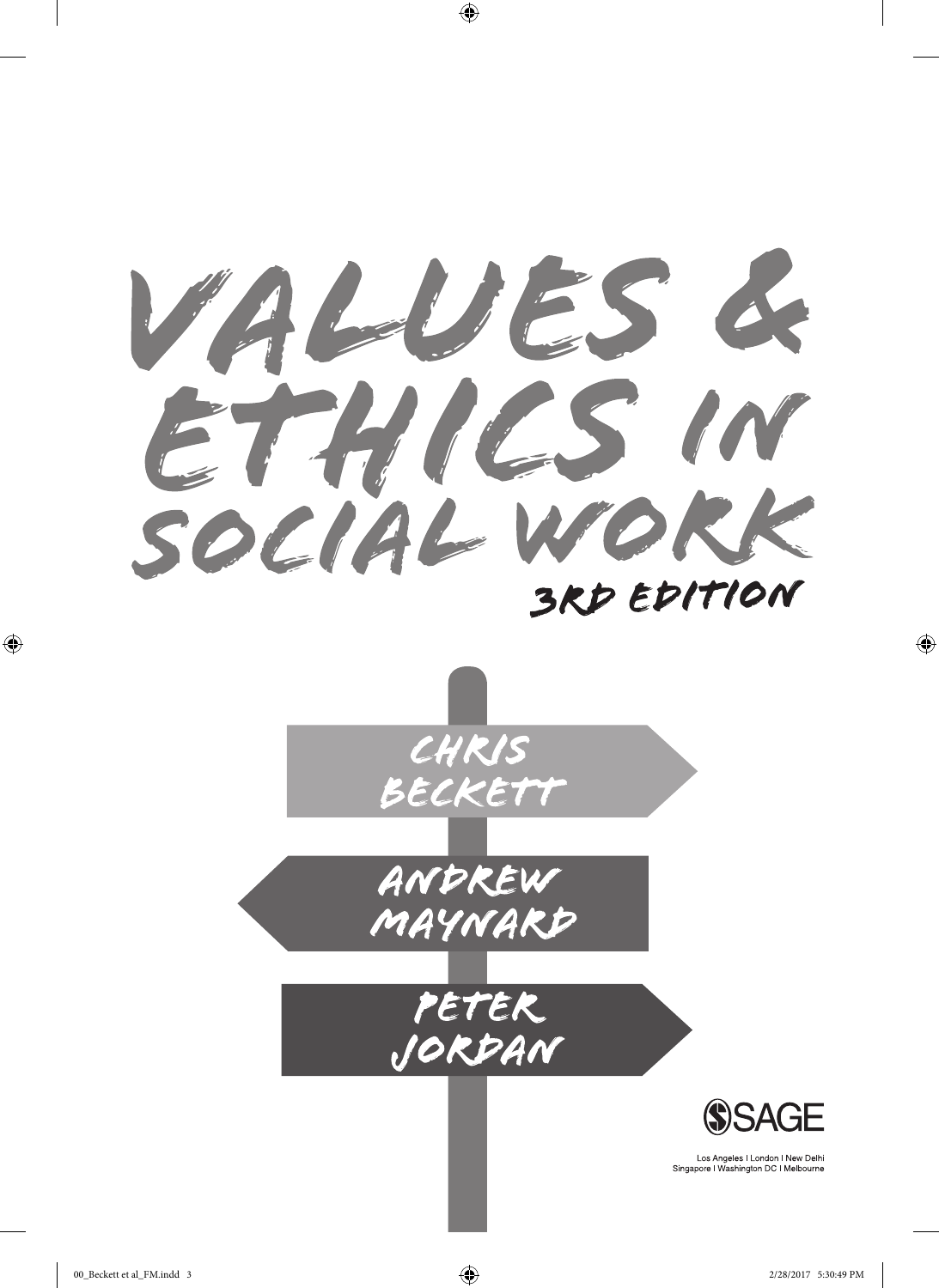

Los Angeles | London | New Delhi Singapore | Washington DC | Melbourne

SAGE Publications Ltd 1 Oliver's Yard 55 City Road London EC1Y 1SP

SAGE Publications Inc. 2455 Teller Road Thousand Oaks, California 91320

SAGE Publications India Pvt Ltd B 1/I 1 Mohan Cooperative Industrial Area Mathura Road New Delhi 110 044

SAGE Publications Asia-Pacific Pte Ltd 3 Church Street #10-04 Samsung Hub Singapore 049483

⊕

Editor: Kate Keers Editorial assistant: Lucy Dang Production editor: Katie Forsythe Copyeditor: Solveig Gardner Servian Proofreader: Derek Markham Indexer: Gary Kirby Marketing manager: Camille Richmond Cover design: Wendy Scott Typeset by: C&M Digitals (P) Ltd, Chennai, India Printed in the UK

Chris Beckett, Andrew Maynard and Peter Jordan 2017

First edition published 2005. Reprinted in 2005, in 2006 (twice), 2007, 2008, 2009 (twice) and 2010 Second edition published 2013. Reprinted 2015 (twice) and 2016

This third edition first published 2017

 $\textcolor{red}{\bigoplus}$ 

Apart from any fair dealing for the purposes of research or private study, or criticism or review, as permitted under the Copyright, Designs and Patents Act, 1988, this publication may be reproduced, stored or transmitted in any form, or by any means, only with the prior permission in writing of the publishers, or in the case of reprographic reproduction, in accordance with the terms of licences issued by the Copyright Licensing Agency. Enquiries concerning reproduction outside those terms should be sent to the publishers.

#### **Library of Congress Control Number: 2016959204**

#### **British Library Cataloguing in Publication data**

A catalogue record for this book is available from the British Library

ISBN 978-1-4739-7480-7 ISBN 978-1-4739-7481-4 (pbk)

At SAGE we take sustainability seriously. Most of our products are printed in the UK using FSC papers and boards. When we print overseas we ensure sustainable papers are used as measured by the PREPS grading system. We undertake an annual audit to monitor our sustainability.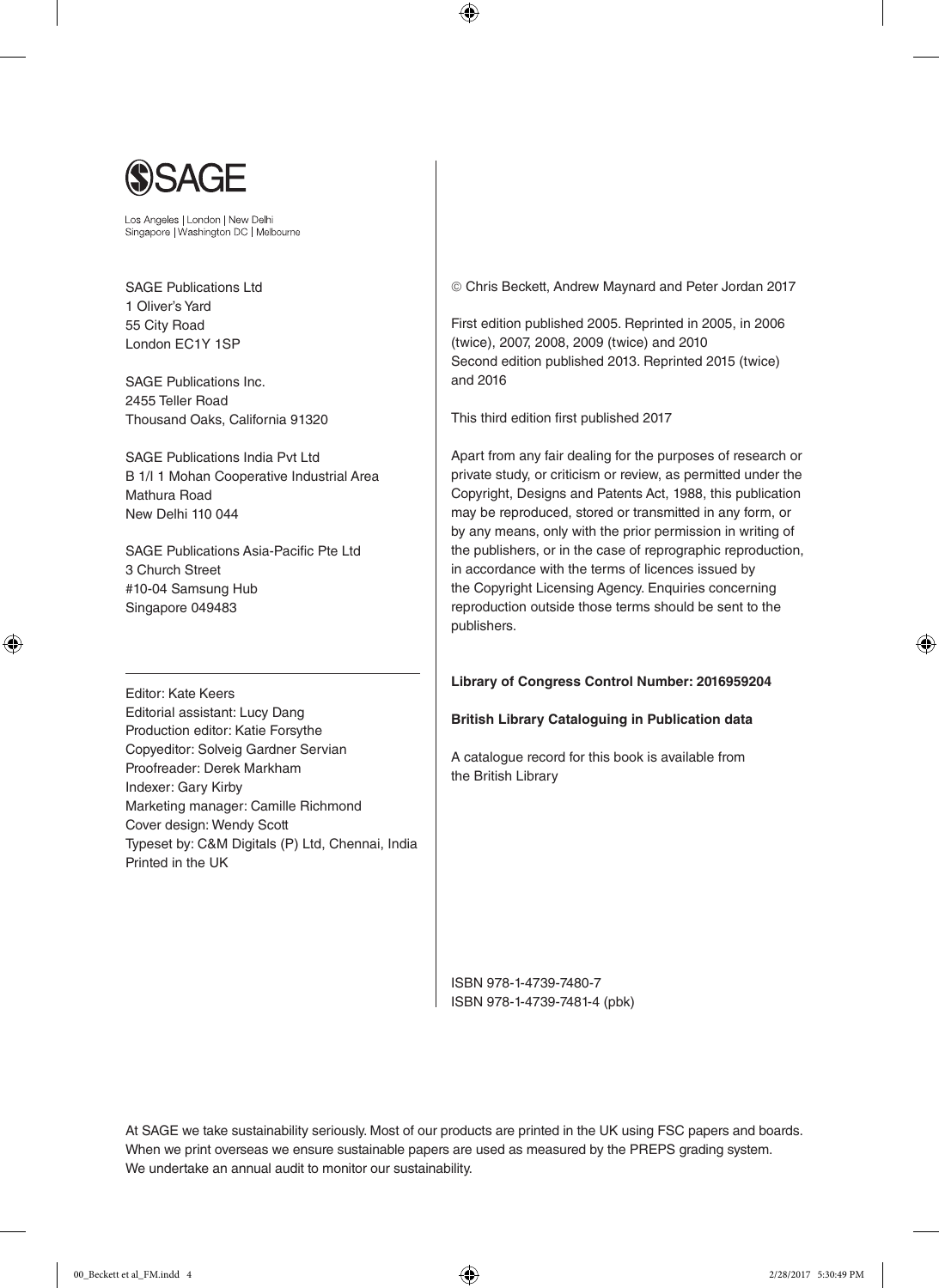# Contents

 $\bigoplus$ 

| List of exercises                        |                                 | X1           |
|------------------------------------------|---------------------------------|--------------|
| List of figures<br>About the authors     |                                 | xiii<br>XV   |
| Preface to the third edition             |                                 | XVII         |
| Introduction                             |                                 | xix          |
|                                          |                                 |              |
| Part I: Foundations of Values and Ethics |                                 | $\mathbf{1}$ |
| $\mathbf{1}$                             | What are values and ethics?     | 3            |
|                                          | 2 Moral philosophy              | 19           |
|                                          | 3 Values and religion           | 35           |
|                                          | 4 Values and politics           | 47           |
| 5                                        | Realism as an ethical principle | 59           |
| Part II: Values and Ethics in Practice   |                                 | 69           |
| 6                                        | Being professional              | 71           |
|                                          | 7 Uses and abuses of power      | 83           |
| 8                                        | Risk and blame                  | 95           |
| 9                                        | Self-determination and privacy  | 103          |
|                                          | 10 Respect or oppression        | 119          |
|                                          | 11 Limited resources            | 133          |
|                                          | 12 Difference and diversity     | 145          |
| References<br>Index                      |                                 | 163<br>173   |

 $\overline{\phantom{a}}$ 

 $\bigoplus$ 

 $\overline{\phantom{a}}$ 

 $\bigoplus$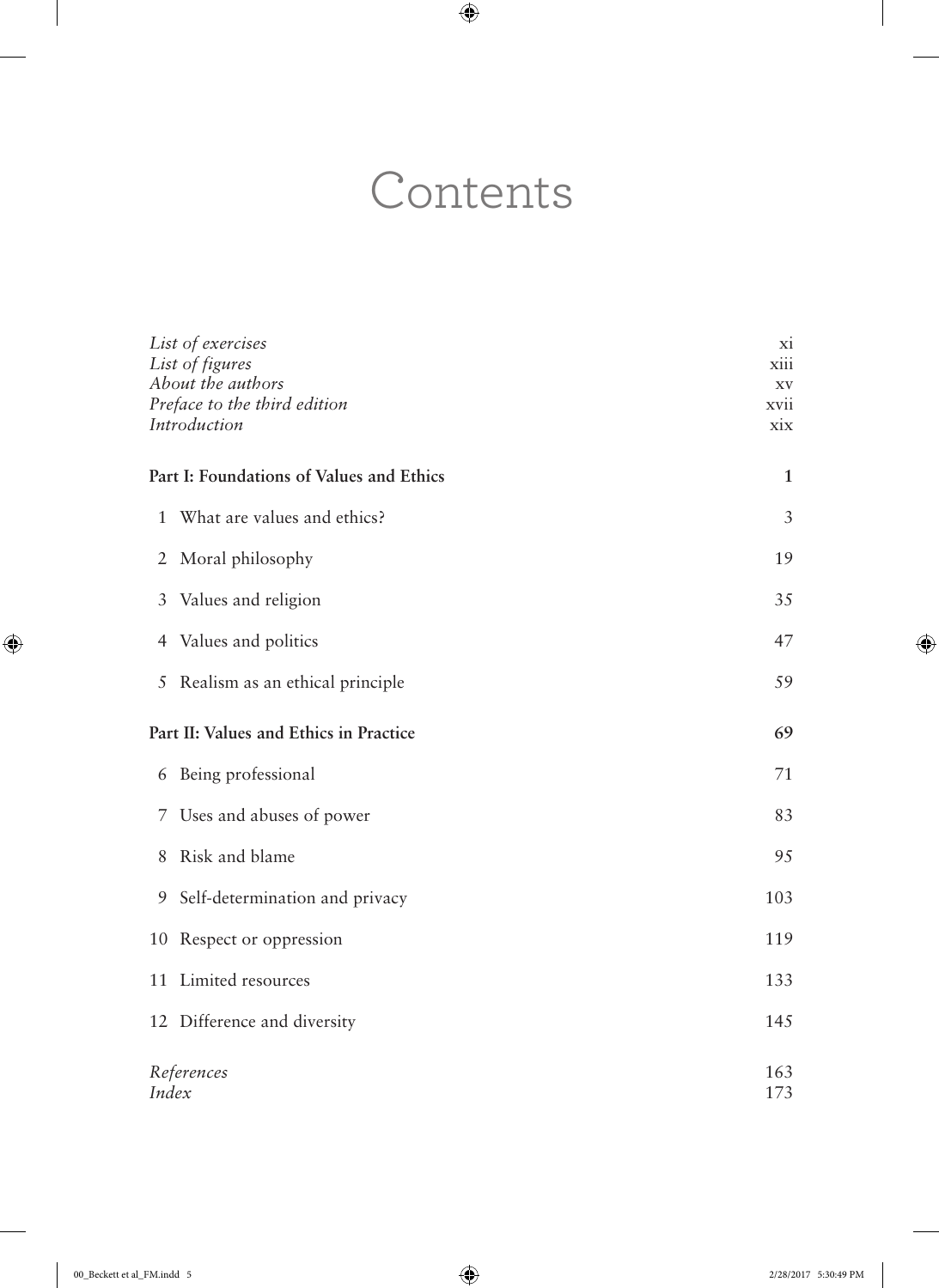# What are values and ethics?

• What do we mean by 'values'?

 $\bigoplus$ 

- Values and value systems
- Values and social work
- Personal values
- Societal values
- Values in tension
- What do we mean by 'ethics'?

Values occupy a central position in social work because the job, like that of other helping professionals, constantly places us in the position of having to make ethical decisions: decisions about what is the right thing to do, not in a technical sense, but in a moral one. This book explores issues to do with values and ethics that you will encounter, both in your training and in practice. Since this first chapter will begin by discussing what we mean by those terms, you might like to put the book down before you go any further, and attempt to write your own definitions so you'll be able to compare your own perspective with ours. What are values? What are ethics?

#### What do we mean by 'values'?

 $\overline{\phantom{a}}$ 

### Value

- 1 '… the regard that something is held to deserve; the importance, worth or usefulness of something: [as in] *your support is of great value* …'.
- 2 '… principles or standards of behaviour: one's judgement about what is important in life: [as in] *they internalize their parents' rules and values* …'. (*Oxford Dictionary of English*, 2010)

⊕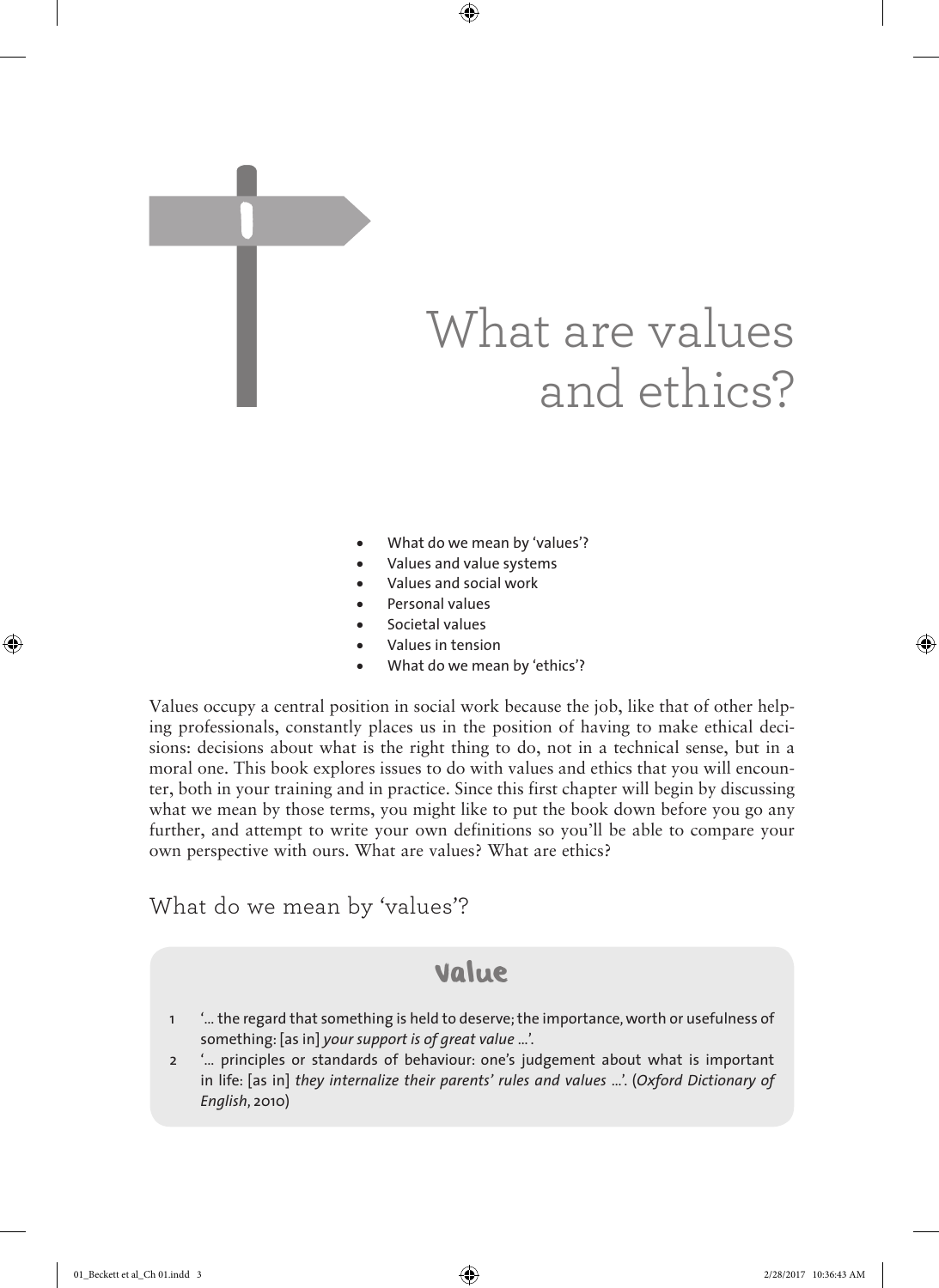#### 4 FOUNDATIONS OF VALUES AND ETHICS

The word 'value' is used in a number of ways which, at first sight, do not seem to have a huge amount in common. It is used in a financial way, as in 'gold has a higher value than lead', or in a personal way, as in 'I value your company'. Or we can speak of values in a cultural sense, as in 'Islamic values', 'liberal values', 'value systems'.

⊕

However, although 'the value of gold' and 'value systems' seem like very different kinds of idea, there is nevertheless a common ground of meaning. It lies in the notion of preference or choice. When we say to someone 'I value your company', what we are really saying is that their company is important to us, and that we would choose their company over other things. If an expert on jewellery values your gold ring at  $\text{\pounds}200$ , he is saying that given the choice between the ring and a sum of money, you should not choose the money unless it is  $£200$  or more.

Similarly, when we speak about the 'value system' of a particular culture, we are referring to the things that culture gives a high priority or importance to when making choices. In a liberal democracy, for instance, a high value is given to personal freedom ('Everyone has the right to liberty', says the European Convention on Human Rights). In other societies, personal freedom may be seen as less important than other things, such as the observance of religious rules, or family loyalty, or social cohesion. Different cultures use different sets of criteria to make choices, presumably as a result of different circumstances and different traditions.

Of course, even within a single culture, people have different values. In the UK, the 2016 referendum on 'Brexit' from the European Union revealed a sharp divide between different parts of the country, different age groups and different social classes as to what should be the priorities of the country as a whole. Because we tend to associate with people who have similar views, in real life and on social media, we are not always very aware of the diversity of views that are out there. The outcome of the referendum came as a shock to a lot of people who voted 'remain', perhaps in part because many had only discussed the subject with people whose views were like their own, and therefore imagined that most people felt the same as they did.

Our values are the basis on which we act. Imagine you are driving to an important meeting – about, say, the future of a child in care – to which you feel you have an important contribution to make. You are on a motorway driving at over 70 mph, but due to being held up earlier in the journey, you are in danger of arriving late. Should you drive even faster? If you go faster, you are more likely to make your meeting on time and be able to make your contribution, but you are also more likely to have a crash and hurt someone, and of course (in the UK) you would be breaking the law. These are the facts of the matter. However, the facts alone cannot tell you what you *ought* to do. All they can do is tell you the available possibilities. (This principle is sometimes known as Hume's law, after the eighteenth-century philosopher David Hume, 2007 [1739]: 335, and is often summarised as 'you can't derive an ought from an is'.) In this case your decision as to what you ought to do will be based on what *value* you place on arriving on time as against the value you place on not endangering yourself and other drivers and/or on sticking to the law.

In the social arena, the word 'ought' usually carries the implication of some sort of obligation either to others or to our own future selves (as in 'I really ought to stop smoking'), and it refers to a duty to be fulfilled by either an individual or a group of individuals. The question as to how precisely we arrive at these duties, or 'oughts', is something that we will come back to in the next chapter.

⊕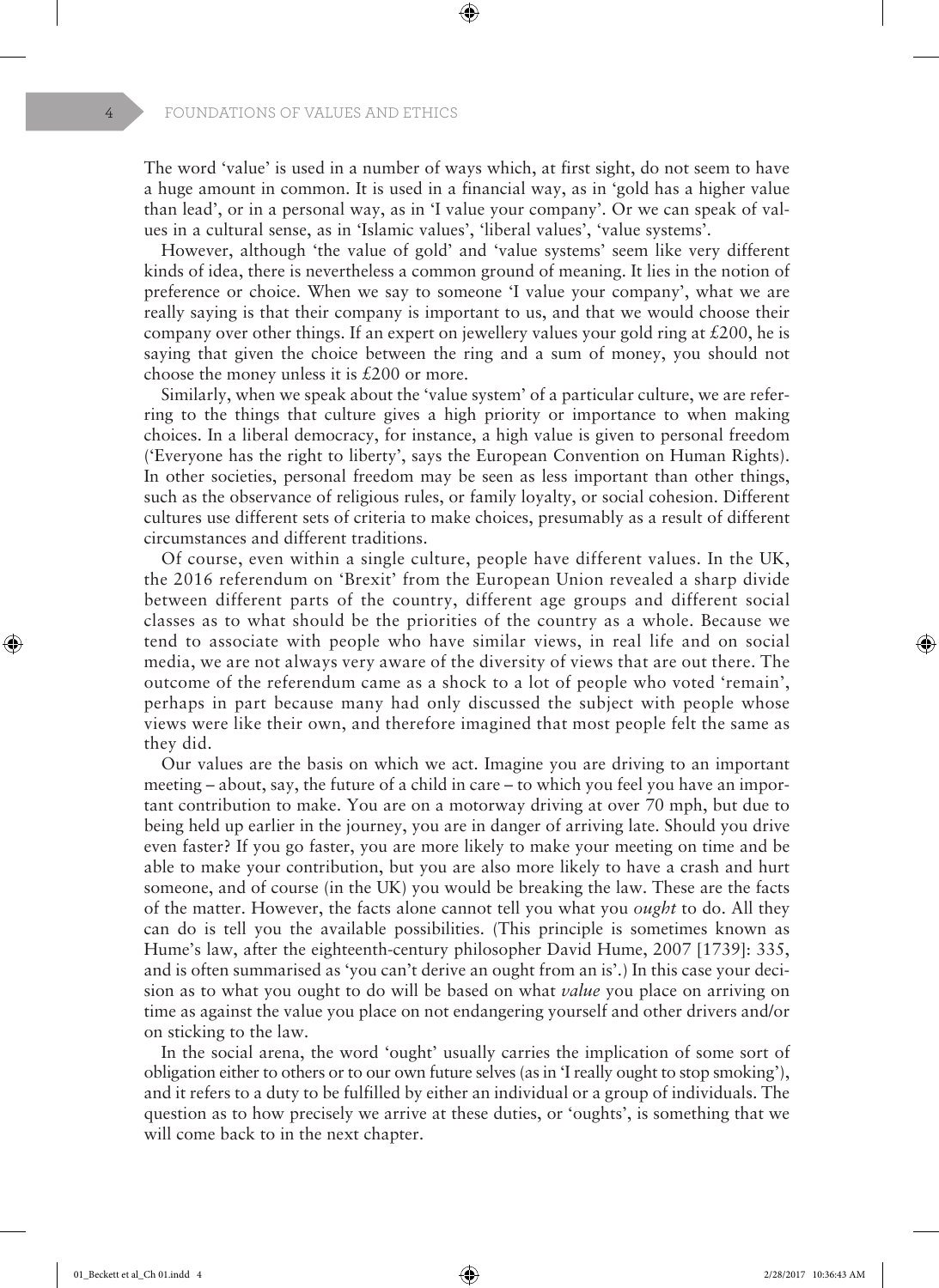#### Values and value systems

At any given moment of time, we value different things, and this may vary according to our mood or circumstances, but most of us also subscribe to a set of values, a 'value system', that is not so readily changeable and which some of us may even be able to give a name to: 'I am a Muslim', 'I am a socialist', 'I am a feminist', 'I am a conservative'.

⊕

For most of us, beliefs of these kinds are an important cornerstone of our existence, acting as a filter which defines the things we accept or reject, and as a driving force that makes us jump one way as opposed to another. They shape the way we think, the judgements we make, the perceptions we hold about people, and the companions we choose to spend our time with. They are an important part of how we define ourselves, and yet they are never completely our own creation. It is even sometimes argued that whole nations can be defined in terms of a kind of value system:

David Cameron [the former British Prime Minister] will today signal a sea-change in the government fight against home-grown terrorism, saying the state must confront, and not consort with, the non-violent Muslim groups that are ambiguous about British values such as equality between sexes, democracy and integration.

To belong in Britain is to believe in these values, he will say. (Wintour, 2011)

One might well ask if it is *really* possible to say that someone who doesn't believe in democracy or in the equality of the sexes is somehow not really British. After all, until 1928, most women in Britain were denied the vote, but presumably the people who lived then were not less British than we are now!

The very contentiousness of Mr Cameron's remarks illustrates an important aspect of value systems. They are usually *contested.* Two British people may both be proud of their British values, and yet disagree profoundly about what British values consist of. (Again, the 2016 referendum springs to mind!) Two Muslims may both be strongly committed to Muslim values, yet may still disagree at a very basic level as to what Muslim values are. And this applies to 'social work values' too. We can all agree they are important, but we may still disagree as to what they include, or how they should be applied.

These are complicated questions, but for the moment we suggest you might like to give some thought to your own value system, and how it interacts with the value systems of others.

### Exercise 1.1 The values behind your choices

The following are examples of different kinds of choice. Think about how you would decide on what choice to make in each case, and ask yourself what set of values you would base your choice on:

*(Continued)*

⊕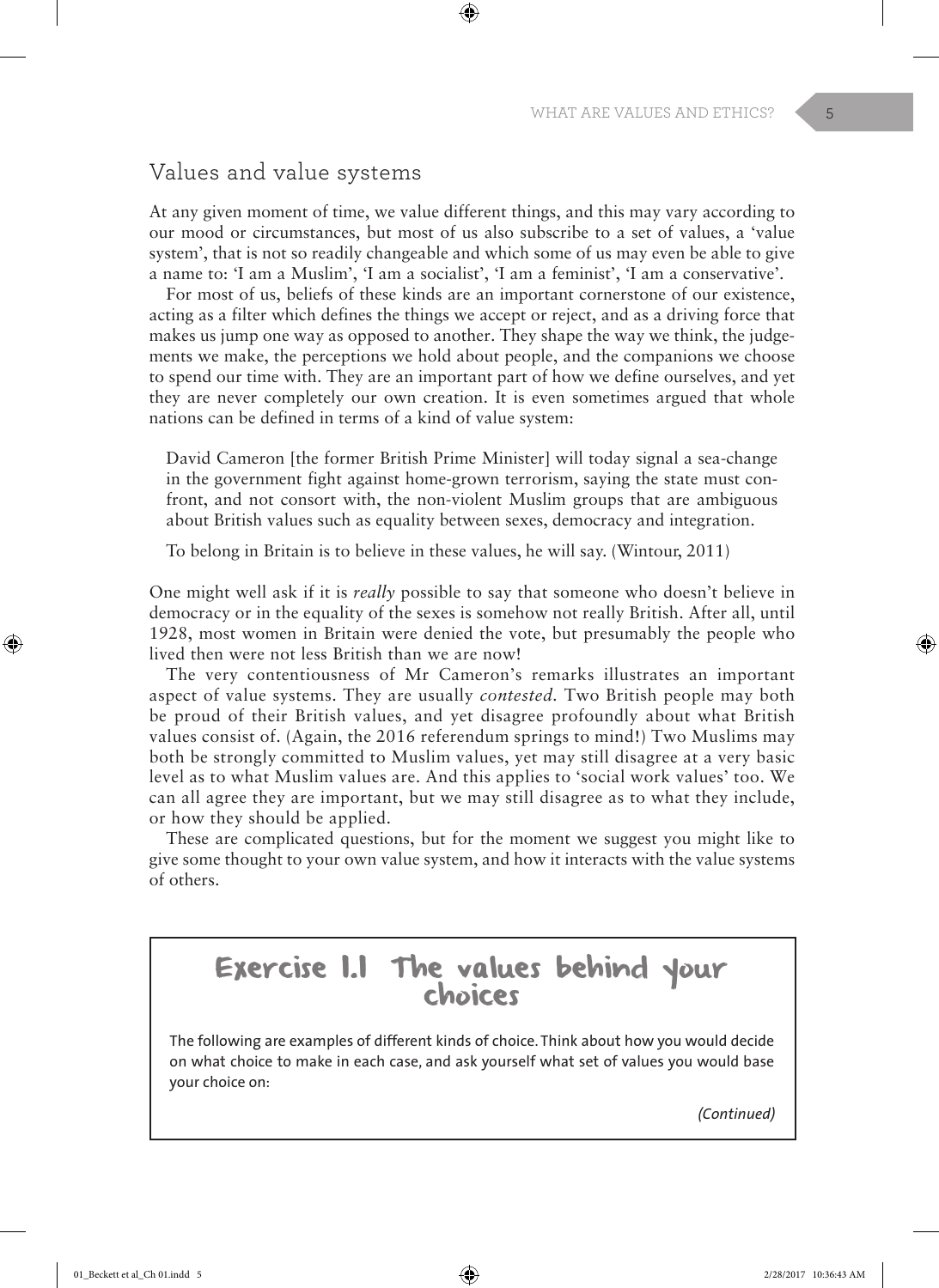#### *(Continued)*

• Your daughter is exceptionally able academically. A wealthy relative offers to pay for her to attend a prestigious private school, where she will be able to have much more individual attention from teachers and a programme much more tailored to her individual needs than she would at your local comprehensive. Do you accept the offer?

⊕

- In a supermarket you have a choice between buying two packets of tea of similar quality: one is more expensive because the company that produces it pays a good price to the growers; the other is cheaper because the company that produces it pays the absolute minimum to the growers that it can get away with. Which one do you choose?
- You are married. Your partner's best friend tells you that they find you very attractive and suggests an affair. Do you tell your partner about this incident?
- You are a social worker. You are visiting a single parent who is struggling emotionally and financially. She tells you that she is supplementing her income by dealing in crack cocaine, and asks for your assurance that you will tell no one about it. What do you say?

## Comments on Exercise 1.1

The choice you make will probably be based in part on your estimation of the likely outcomes of the various choices available to you. (Do you think your daughter would enjoy being in a private school and do well there?) But it will also be based on what value system you subscribe to. (Do you believe in private education? Do you think openness is always the most important thing in relationships, or is it sometimes better to keep things to yourself?) Often these kinds of decisions are difficult because they entail balancing competing, and perhaps contradictory, values. ('I think my daughter would be happier in the private school and I believe I ought to do my very best for my daughter, but I also disapprove of private schooling'; 'I want to be truthful with my partner, but I don't want to wreck a friendship'.)

In the last example, however – where your client admits to dealing in drugs – the decision to be made is not simply a personal one. Your agency would have its own expectations and perhaps written guidelines about how to deal with such a situation (for example, guidelines about confidentiality and its limits).

#### Values and social work

The final example in Exercise 1.1 illustrates that when we move from our private life to our professional life, the concept of 'values' takes on an additional dimension. Value questions don't go away when we put on our professional 'hat' – far from it – but they cease to be purely personal. As Kerstin Svensson observes:

Outside the organization, 'doing good' is just a personal matter … Within the organization, social work does not just entail 'doing good' but also includes the exercise of power and influence … It is thus necessary to understand the concept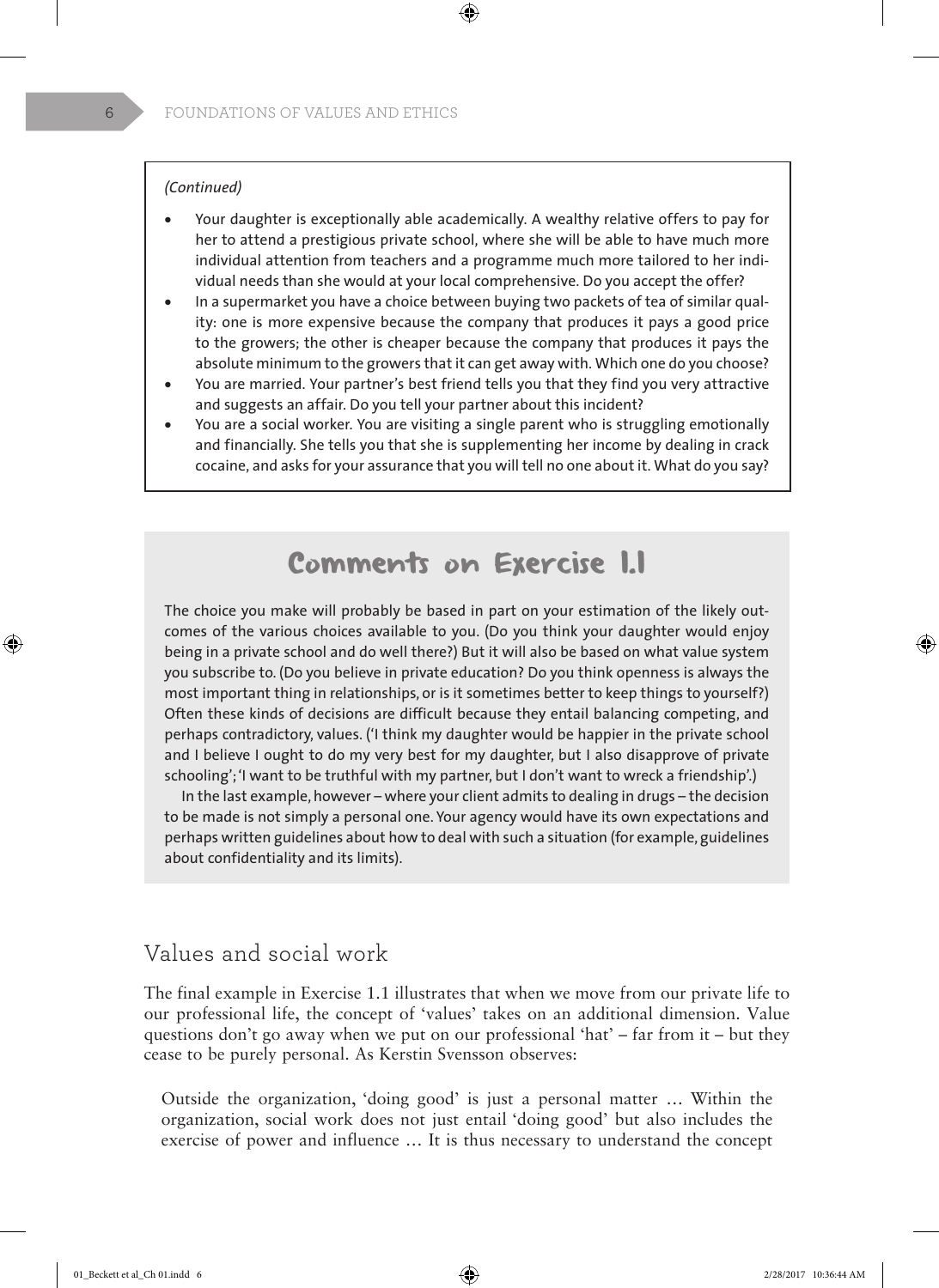of 'doing good' from a perspective where the organizational aspects are taken into consideration. (2009: 235)

⊕

In other words, when you are a paid professional, you cannot just pretend that your relationships with your clients are of the same kind as your relationships with people you know in your private life, for you carry the powers and responsibilities conferred on you by your job. All professions therefore have ethical codes which aim, among other things, to prevent the abuse and misuse of power, and social workers in particular, because they typically work with the least powerful people in society, need to be aware of the exercise of power and control that they are actually engaged in on a daily basis.

In social work, you will be constantly involved in judgements in which competing values have to be weighed up, and you will have a number of different frameworks, sometimes contradictory or contentious, within which to make these decisions.

#### The Level of Legislation

Various principles are enshrined in the framework of laws, policies, government guidelines and agency rules within which social work operates. These principles are based, implicitly or explicitly, on certain values, as Exercise 1.2 illustrates.

# Exercise 1.2 Values implicit in laws

In English and Welsh law, the 1983 Mental Health Act, Section 3, states that an Approved Social Worker (or an Approved Mental Health Professional, following the changes made by the 2007 Mental Health Act) can make an application for a person to be admitted to hospital and detained there for treatment, only if certain conditions are met, including that:

- he is suffering from mental illness, severe mental impairment, psychopathic disorder or mental impairment and his mental disorder is of a nature or degree which makes it appropriate for him to receive medical treatment in a hospital; and
- in the case of psychopathic disorder or mental impairment, such treatment is likely to alleviate or prevent a deterioration of his condition; and
- it is necessary for the health and safety of the patient or the protection of other persons that he should receive such treatment and it cannot be provided unless he is detained under this section.

What values are implied by this? What alternative viewpoints might there be?

## Comments on Exercise 1.2

One thing that you might notice about the law is that a person *cannot* be detained simply because they are mentally ill, but only if their own health or safety is at risk, or if they are

*(Continued)*

⊕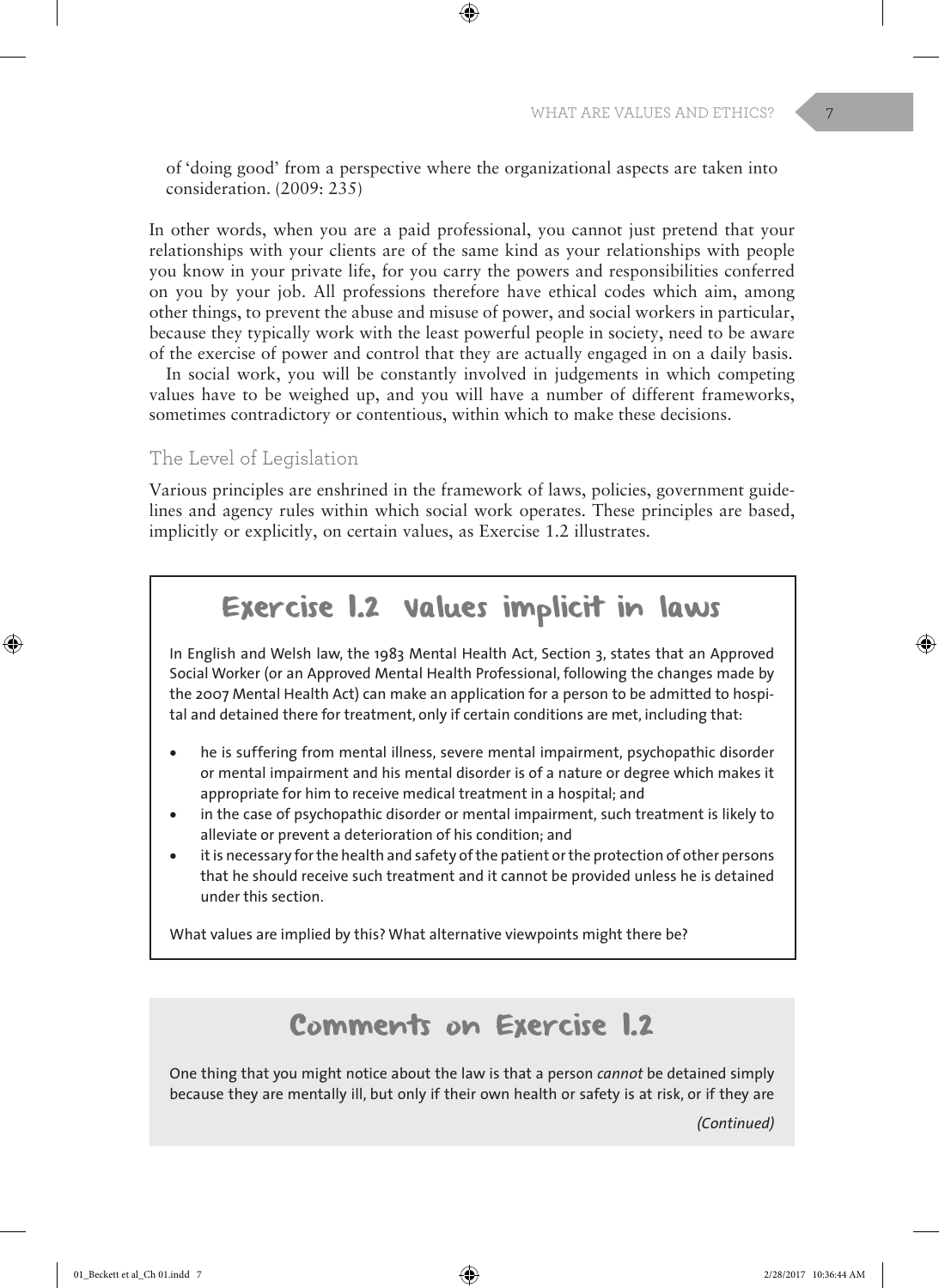#### *(Continued)*

endangering others. It therefore tries to strike a balance between protecting individual liberty and protecting the welfare of mentally ill people and the public. So there are competing values embedded here, with the law attempting to strike a balance between:

⊕

- the right to personal liberty;
- the right of the general public to protection; and
- the right, in some circumstances, to be protected against ourselves.

Because it is a compromise, this means that some people who are mentally ill, and are unhappy as a result, cannot be made to accept medical help, even if that help would make them feel better. Those who drafted the legislation obviously felt that this was a price worth paying in order to protect liberty. But this is a value judgement, and you may disagree. You might think that it should be made easier to compulsorily treat people who are not able to make rational judgements about their own best interests.

On the other hand, you may well think the legislation makes it too *easy* to detain people. After all, the usual principle is that a person cannot be detained unless they can be proved to have done something wrong. It would not normally be regarded as acceptable to deprive someone of their liberty just because it was thought they were likely to do something wrong in the future. So why should it be possible to detain a person who happens to be (in the opinion of doctors) 'mentally disordered', even if they haven't as yet harmed anyone?

The position you take really depends on the relative value you place on welfare and liberty.

The principles enshrined in legislation are not necessarily in harmony with one another. They can and do conflict. Nor are they necessarily in harmony with other aspects of government decision-making. For instance, the legislation may enshrine one principle, but government policy, at the local or national level, may make that principle impossible to achieve in practice (for example, if there is insufficient funding). The principles enshrined in legislation may also conflict with professional ethics. Donald Dixon (2009: 266), writing in particular about the child protection field, notes that 'ethical and legal standards are not always co-terminous'. He points out that there are ways of behaving that are not illegal, but still not ethical according to normal professional standards (for example, it is not actually illegal to be rude and overbearing with service users), and there are also ways of behaving that may be illegal, but which some social workers may feel to be their ethical obligation. (We will come back in Chapter 4 to the dilemmas faced by social workers asked to implement policies they believe to be wrong.)

#### The Level of Policy and Procedure

In addition to the framework provided by the law, government provides guidelines and procedures which agencies are required to follow, and individual agencies have their own documents ranging from broad 'mission statements' to detailed procedural manuals. Sometimes these documents include explicit statements about an organisation's values, and about the ethical principles it attempts to follow. This is particularly the case with mission statements, such as the following from the British children's charity Barnardo's:

♠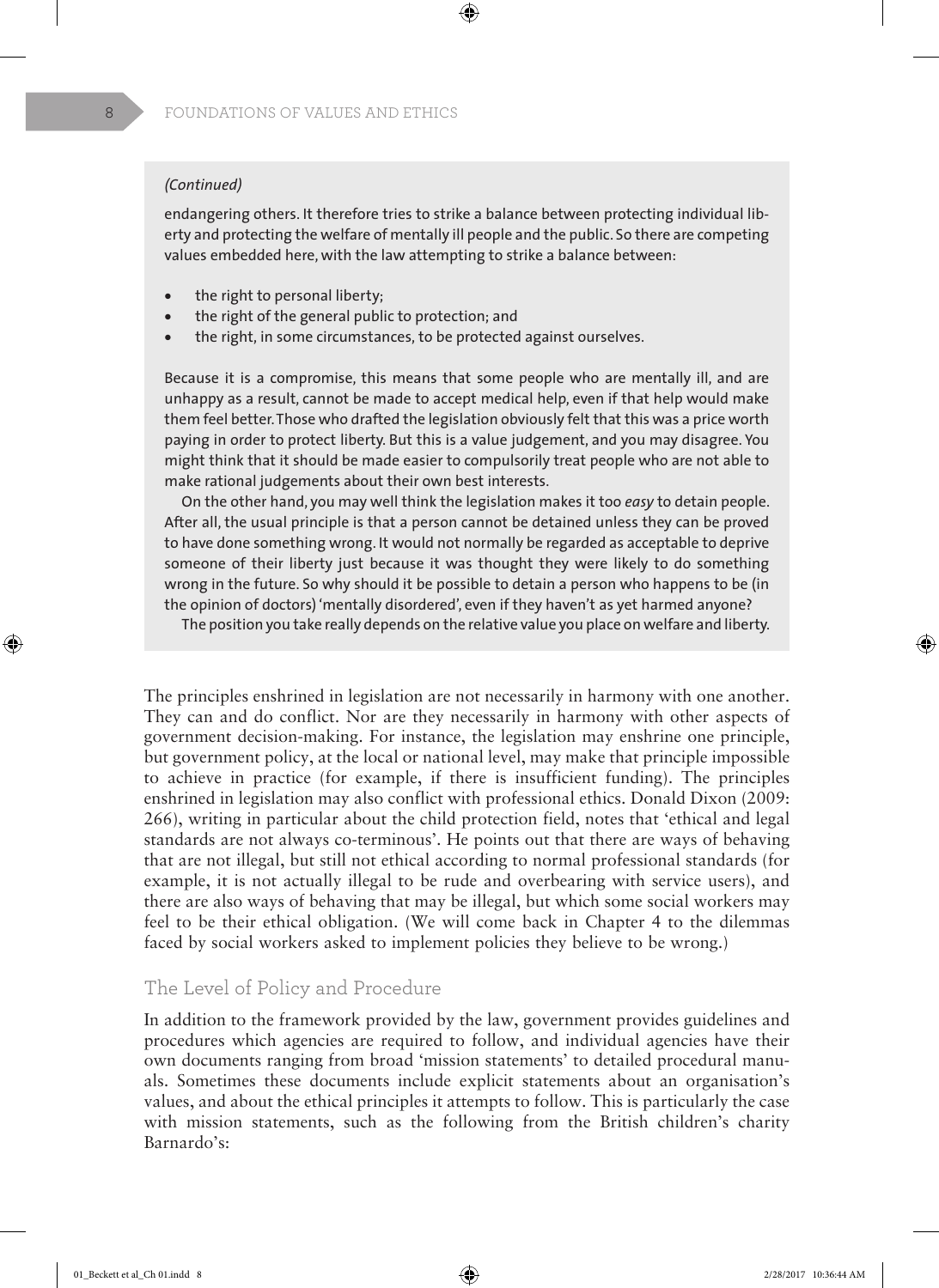Barnardo's believes in children regardless of their circumstances, gender, race, disability or behaviour. Our purpose as a charity today is to transform the lives of the UK's most vulnerable children.

⊕

We believe in the abused, the most vulnerable, the forgotten and the neglected. We will support them, stand up for them and bring out the best in each and every child.

We do this because we believe that every child deserves the best start in life and the chance to fulfil their potential.

We use the knowledge gained from our direct work with children to campaign for better childcare policy and to champion the rights of every child.

With the right help, committed support and a little belief, even the most vulnerable children can turn their lives around. Barnardo's is regulated by the Charity Commission. Being a registered charity means that we must always be accountable and transparent. (Barnardo's, 2016)

Often, guidelines and policy documents do not make explicit statements of values in the way that Barnardo's do above. Nevertheless, it is always possible to discern the value assumptions that lie behind such documents, just as it is possible to identify the values underlying laws, as we showed in Exercise 1.2.

#### The Level of Agency Priorities

What people say and what they do are not necessarily the same. If someone said 'I really value your opinion' but then never let you get a word in without immediately interrupting or contradicting you, you might well question whether they really *did* respect your opinion so very much. Whether looking at yourself, or some other person, or an organisation – or indeed a whole society – it is necessary to look behind words and stated intentions to get an idea of the values that really guide actions.

If you want to understand an agency's values, therefore, it is important to look at its priorities *in practice* as well as its stated intentions. Consider, for instance, an agency that stated that it was committed to working *preventatively* or *proactively*. If you looked at the way it responded to new referrals and found out that they were only ever followed up if they were dire emergencies, you would have to conclude that, in fact, working preventatively was not a priority for that agency, whatever it might say or whatever its staff might like to think. Words and deeds are not necessarily the same thing, but it is not uncommon in social work for virtuous-sounding words ('partnership', 'empowerment', 'person-centred') to be used rather freely, as if words themselves were equivalent to actual behaviour. (For more on 'virtuous words', see Beckett, 2009. We will come back to this in Chapter 5.)

So, part of the values framework within which a social worker operates is their agency's *priorities* and its expectations *in practice* about the ways things should be dealt with, which may or may not be reflected in the agency's public statements about its values.

#### The Level of Professional Ethics

Doctors, lawyers and accountants all have their codes of professional ethics, and so do social workers (we discuss them further in Chapter 6). Underlying all these formal

⊕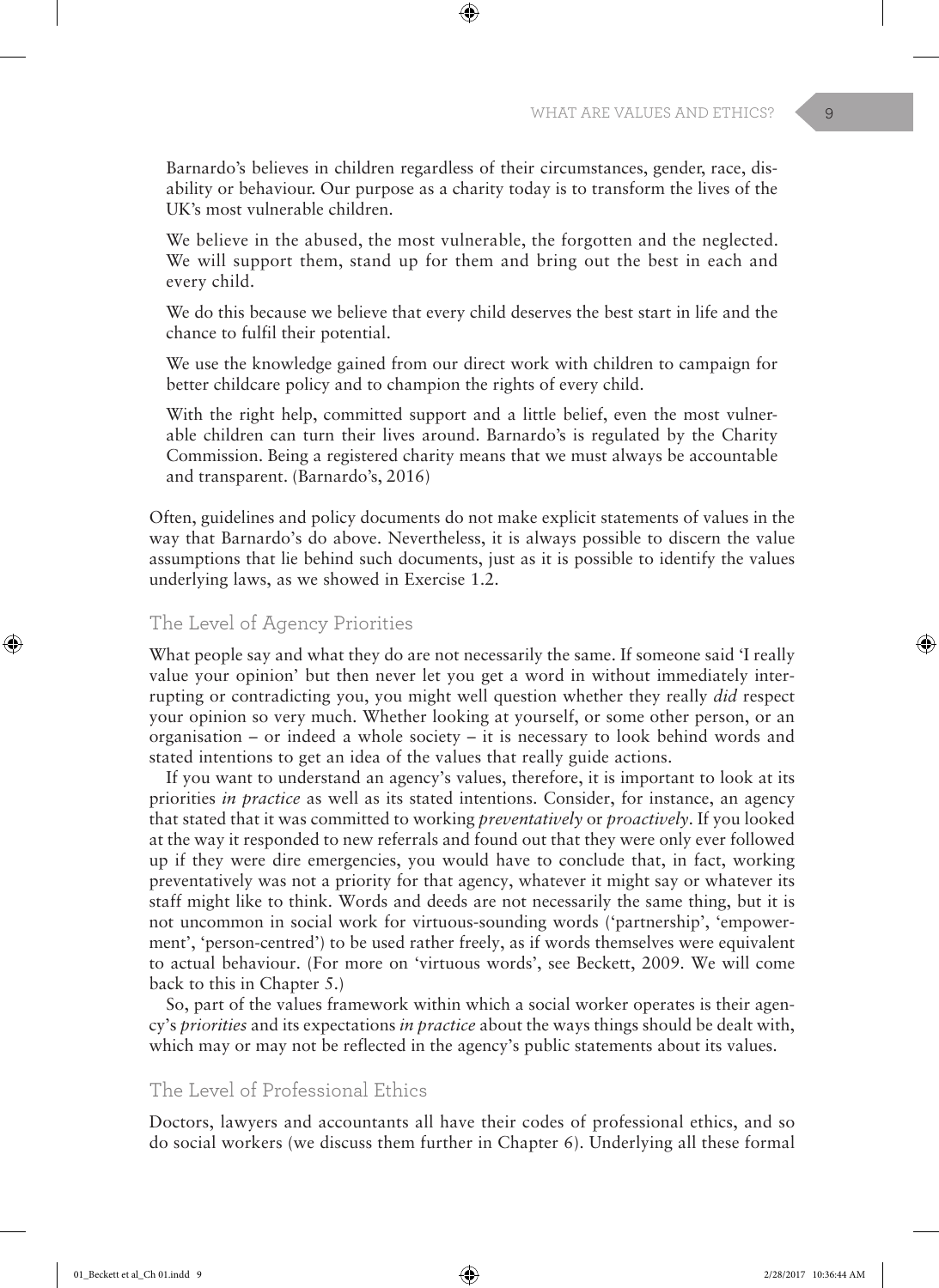#### 10 FOUNDATIONS OF VALUES AND ETHICS

codes typically are certain values which are seen as being core to that profession. These guidelines, and the professional values that lie behind them, set a different kind of framework of expectations around professionals which is distinct from those created by legislation, policies and agency priorities. The job of a doctor is different in different settings – a heart surgeon and a GP have very different tasks to perform – and yet certain ethical principles, and a certain professional ethos, are supposed to be common to all doctors. The same is true of social work. And it can happen that professional values come into conflict with the values inherent in legislation or policy or agency guidelines.

⊕

#### Personal values

A professional social worker – or indeed any other professional – cannot *only* be guided by her personal values, but she cannot simply disregard her personal values either. Personal values, after all, lie behind her decision to go into social work in the first place, rather than into some other occupation. Many people who go into social work are motivated by a belief that it is important to do something for those who are excluded or disadvantaged by society at large. Some are motivated by religious beliefs or political convictions. Your own personal values will also inevitably influence how you do your job and the decisions and choices that you make, so it is as well to think about what they are.

# Exercise 1.3 Your personal values

List some of the basic beliefs about what is 'right' and what you think is 'wrong' that you feel most strongly about. For example, what would your friends identify as things that you feel most passionately about?

Examine these beliefs and ask yourself which ones you would regard as the most central and enduring. Which would you most readily describe as being 'part of who you are'?

Identify some of the influences upon your life that have helped shape those beliefs. Would you identify any of them as being part of a 'value system'? If you are Jewish, for instance, you might identify some of your beliefs as having been instilled in you by Jewish culture. Or you might subscribe to a set of beliefs which you describe as 'socialist' or 'feminist'. Even things like what newspaper you prefer to read might to some extent loosely define a value system to which you subscribe.

Consider how your beliefs/values might have shaped you differently if you were brought up in a different country or at a different time in history.

Consider how your beliefs/values might be different if you had been brought up in a different family or a different social class.

To what extent do you think your gender makes a difference to the way you view the world and the values you consider to be important?

In what ways have your values changed over time? Are the values you hold now different from the ones you were brought up with?

♠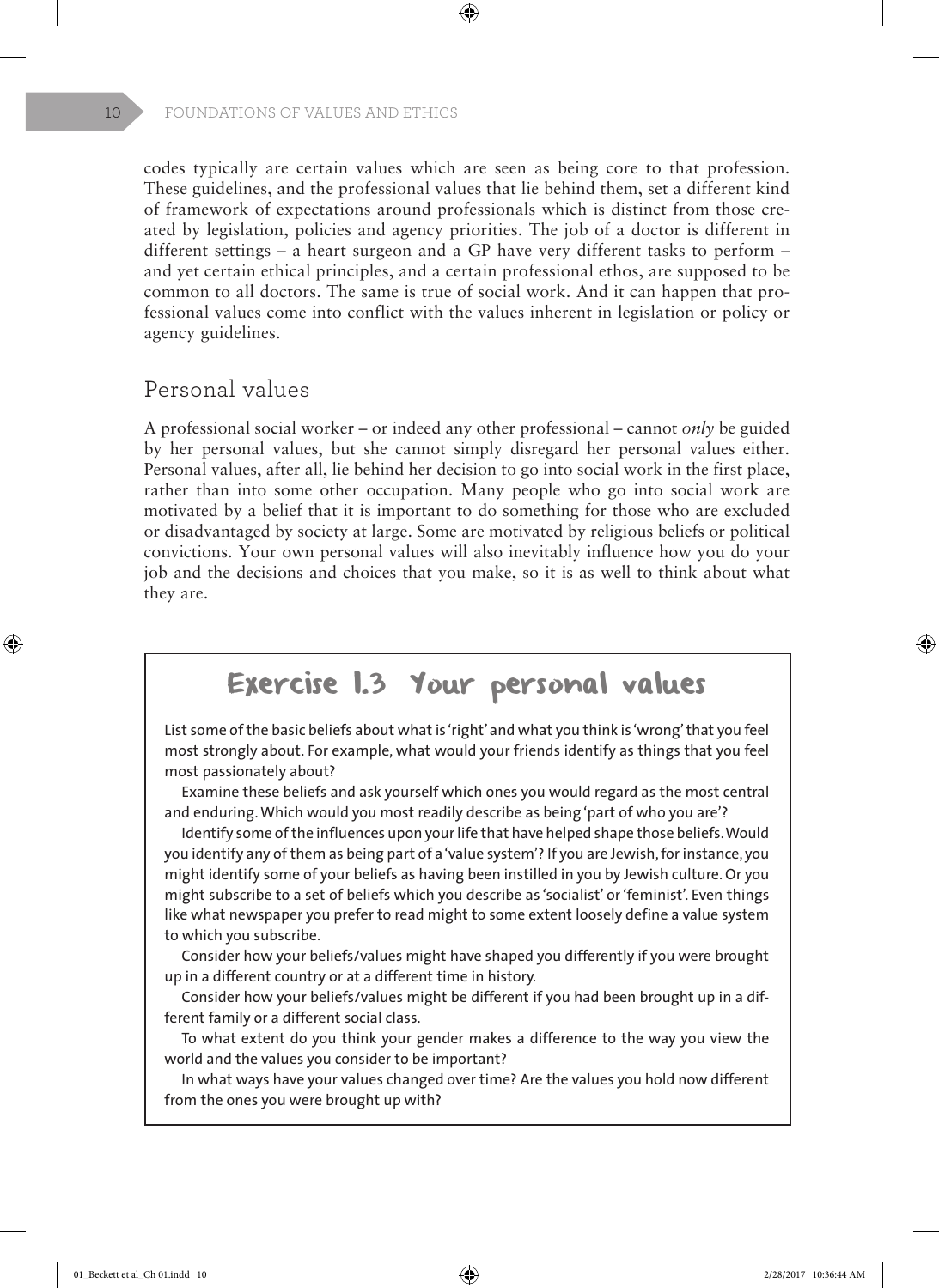# Comments on Exercise 1.3

⊕

We don't know, of course, what you may have come up with in this exercise. We can only say that the three authors of this book subscribe in many respects to very different value systems, which can be seen as in part the product of personal choice and in part the product of very different backgrounds. One of us is black, the other two are white. One of us has a strong commitment to a particular religion (Christianity), the others do not. As a result of these sorts of differences, we bring different priorities and assumptions to our work. (And yet, in spite of these differences, we also find that we have a good deal in common and are fully able to collaborate on this book!)

Sometimes your duties as a social worker may require you to act in ways that conflict with deeply held personal convictions. This could happen, for example, if you believed on religious grounds that abortion was morally wrong under all circumstances, but your job required you to advise service users about abortion without trying to influence their choice. We will say a little more about these kinds of dilemma later in the chapter.

But as well as conscious beliefs that may or may not be consistent with what we are asked to do at work, we all also have unexamined values, unconscious biases which affect our decision-making even though we ourselves might question them if we really thought about them. For this reason, it is important to be as aware as possible of what those values are and where they come from.

# Exercise 1.4 Daycare priorities

Resources are necessarily finite and social workers are often involved, in all kinds of ways, in decisions about who gets a service and who does not.

Imagine that you work for an agency which provides some financial help for lone parents under pressure who would like daycare for their children. You are part of a panel which decides on the allocation of funds. There is just enough money in the budget to provide assistance to one family, and you have four applicants. On what basis should you make your recommendation? And why?

- a. The parent and child you like the best.
- b. The parent or child who reminds you of your own personal circumstances.
- c. The parent who you think is most intimidating and likely to be 'difficult' if not given the place.
- d. The parent and child whose circumstances you find the most touching.
- e. The parent you regard as most deserving of help.
- f. The ethnic background of the parent or child.
- g. The gender of the parent.
- h. The needs of the child.
- i. The needs of the parent.
- j. The needs of the playgroup.

⊕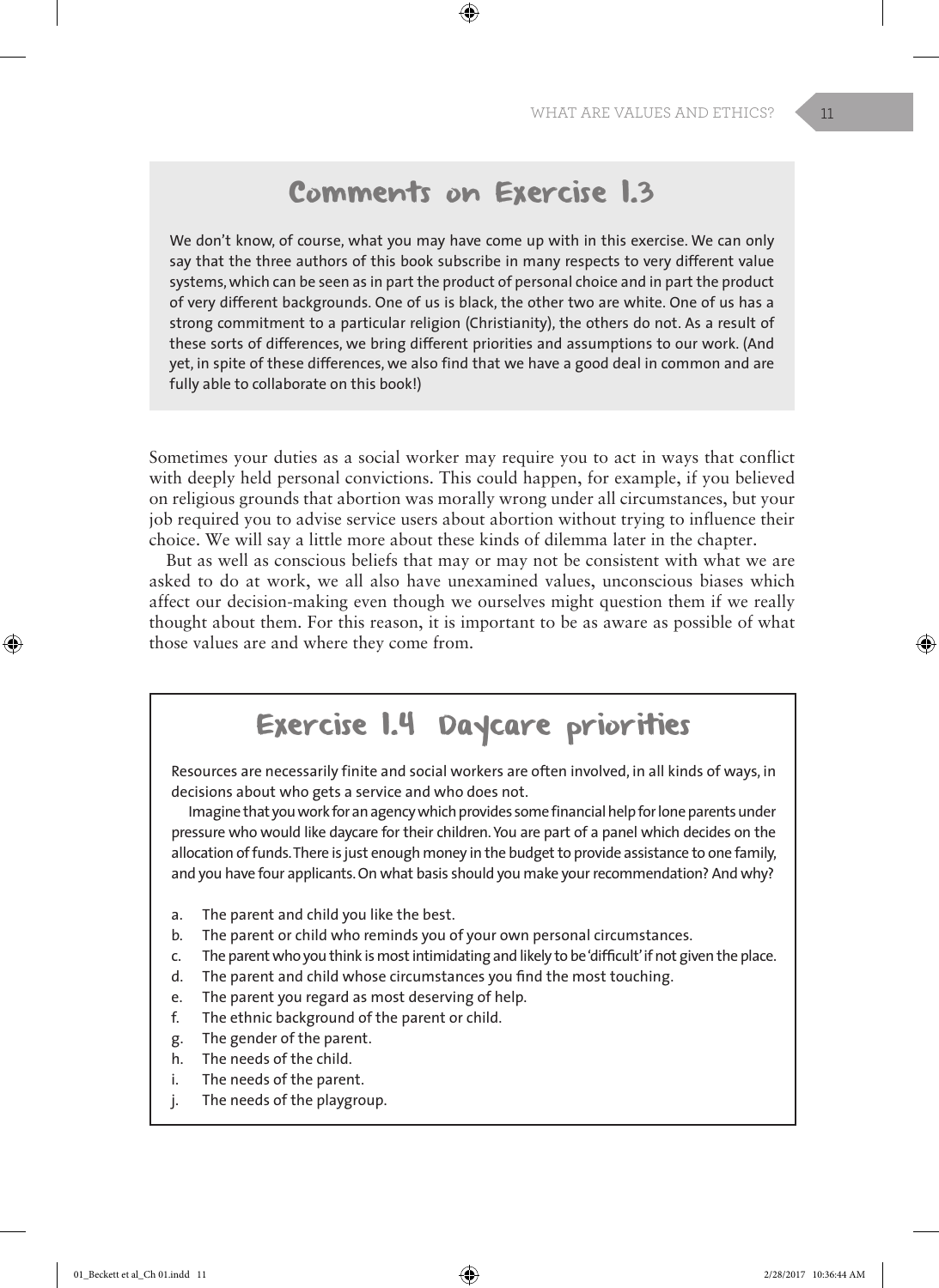# Comments on Exercise 1.4

⊕

You will probably agree that (a)–(d) are not an appropriate basis on which to make such a decision: we are being paid to perform a specific role for society, not to indulge our private preferences. But if you have ever been in a situation of this kind, you will know that it can be quite difficult to eliminate such factors from one's thoughts, particularly in borderline situations.

What about the question of which applicant is the most 'deserving'? This seems to us to be a moral judgement about which of the applicants is the 'better' person – and does not fit with a professional role. Who are we to judge in this way? In the nineteenth century, however, welfare agencies did make a very sharp distinction between the deserving and the undeserving poor.

You almost certainly said that ethnic background is not an appropriate basis for such decision-making. This is not to say, however, that specific services should never be targeted at specific ethnic groups. African or African-Caribbean children in the looked-after system, to give one instance, may require specific help in connection with hair and skin care, which is different from the help required by white children. But this is a question of different needs, not of giving preferential treatment to one group over another.

When it comes to gender, it seems to us, differential treatment can be justified only if it can be demonstrated that one gender has different needs from the other. (Lone fathers are rarer than lone mothers, for instance, and it is possible to argue that they have different support needs as a result.)

You may well have thought that both the needs of the parent and of the child were appropriate bases for decision-making. In fact, under the 1989 Children Act, it is ultimately the need of the child not the parent that is supposed to be the determining factor, but in practice the needs of parent and child are usually interconnected.

The needs of the playgroup itself must also be relevant, since if the playgroup's needs are not taken into account it would in the long run be all the group's users who lost out. Thus, even if she is clearly identified to be most in need, it may not be appropriate to recommend a child to the playgroup who is known to present difficult and disruptive behaviour, if this seems likely to jeopardise the functioning of the group as a whole.

The point that this exercise is intended to illustrate is that there are certain kinds of value judgement that we as individuals inevitably make (such as whether or not we like a person) which should have no place in our practice as professionals. The appropriate basis for the kinds of decision illustrated by the exercise should be an assessment of needs. But we should be under no illusions that by focusing on needs we have somehow avoided the problem of value judgements. Weighing up one person's needs against another is a matter of judgement and cannot be done without making decisions about what kinds of needs are more or less important than others. In most situations, there are also questions of competing and perhaps conflicting needs – the needs of the parent, the child and the playgroup in the above example – which have to be weighed up one against another.

Your judgements in practice are almost inevitably going to be influenced by your own beliefs and your own life experience. If you have personal experience of poverty or of lone parenthood or of domestic violence, for instance, you may take a different view of cases where poverty or lone parenthood are factors than a social worker without

♠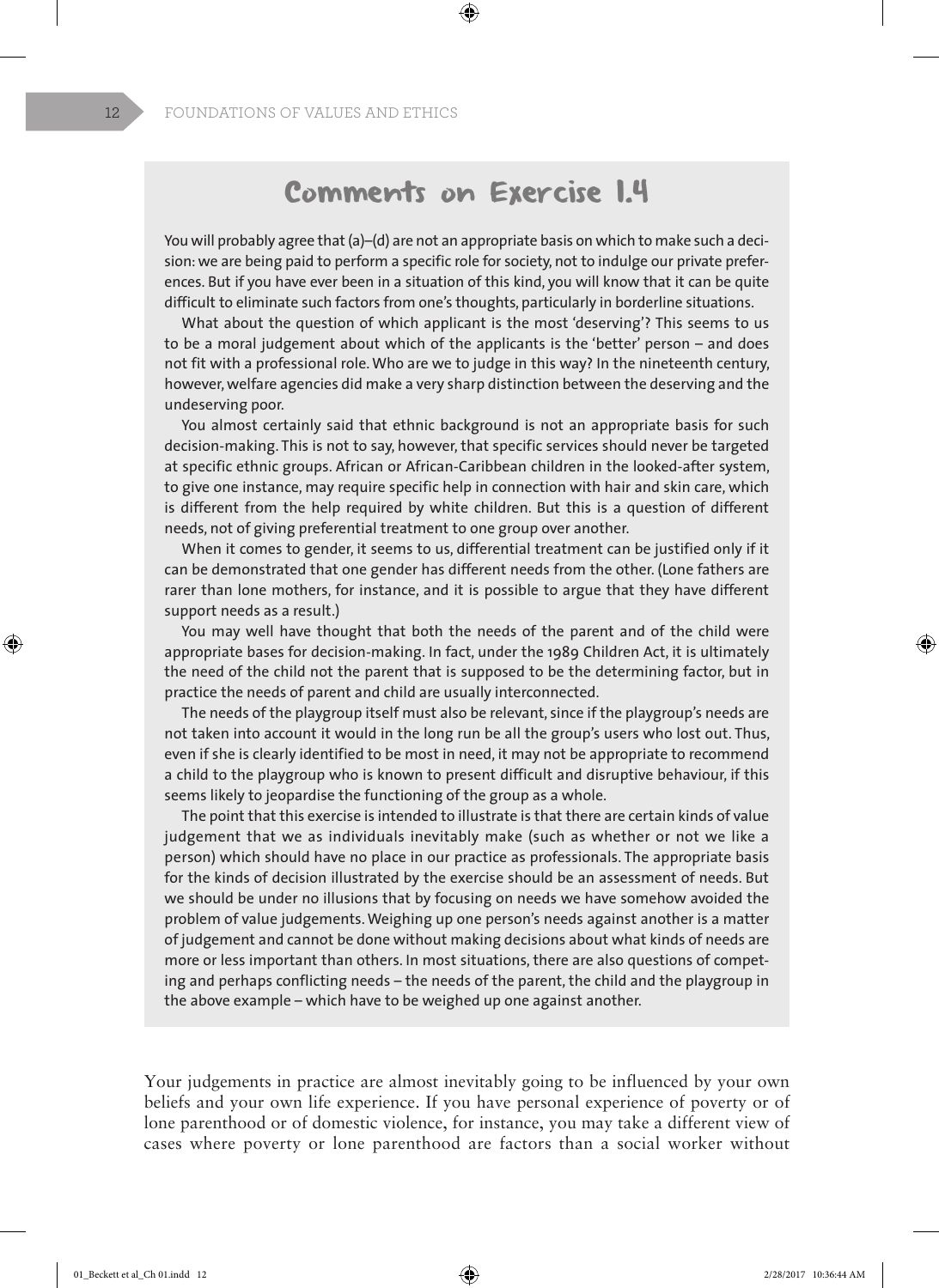personal experience of these things. If you have strong views that small children should, as far as possible, be cared for by their parents and not left with professional carers, then you may take a different position from a person who believes very strongly that lone parents should, as of right, be given the necessary support with childcare to allow them to pursue a career.

⊕

It is impossible to eliminate these personal values from professional decision-making. It is possible, though, to keep our values and assumptions under review, be open to other arguments and ideas, and to recognise the possibility that our own background has resulted in us having some unconscious biases which others are entitled to challenge. It is also possible to recognise that certain preferences or beliefs are irrelevant to the task in hand and should be disregarded.

#### Societal values

We were sceptical earlier about the idea of 'British values'. The views and priorities of people who live in a whole society are just too diverse to be neatly encapsulated in a single set of values. Nevertheless, it is true to say that each society, at a given point in time, has some generally accepted norms.

In Britain, for instance, there has been a huge shift in the last 50 years in what is generally regarded as acceptable sexual behaviour. Premarital sex is nowadays accepted as the norm and, generally speaking, has no stigma attached to it where it once would have done. Homosexual relationships have shifted from being prohibited by law to being a form of relationship that can be formalised by marriage just like heterosexual ones. By contrast, premarital sex is a punishable offence in some countries, such as Saudi Arabia, and 'in five countries and in parts of two others, homosexuality is still punishable with the death penalty, while a further 70 imprison citizens because of their sexual orientation' (BBC News, 2009, 2014).

Corporal punishment is another example. Fifty years ago, caning and other forms of corporal punishment were seen as normal and acceptable in schools and at home in Britain. Now, any form of punishment that leaves a mark could result in criminal prosecution of parents, and teachers are not allowed to use corporal punishment at all in Britain (Children's Legal Centre, 2008). In 49 countries all corporal punishment of children is illegal (Global Initiative to End Corporal Punishment of Children, 2016), but in many other countries beating of children is not only legal but still the norm. Clearly societies do have different prevailing values. But social work offices typically include people from different social backgrounds, different ethnic and religious communities, and different parts of the world. Not everyone will agree with the prevailing values of society.

And it often also happens that even widely-held values, with which few people would disagree, will frequently come into conflict *with one another*. In Exercise 1.2, we looked at the 1983 Mental Health Act in England and Wales, and noted that it attempts to balance important yet fundamentally contradictory principles: (a) the state should respect individual liberty; (b) the state should protect the public and vulnerable people. It is in the nature of social work that it tends to find itself in these kinds of difficult places where deeply held societal values collide. And, since this involves making compromises in which one principle is partly sacrificed for another, this can often result in social workers seeming, in the eyes of others, to trample on one or other of those deeply held values. The idea that family life is sacrosanct and private, for instance, is a deeply held belief in our society and, for this reason, social workers intervening in families can easily be seen

⊕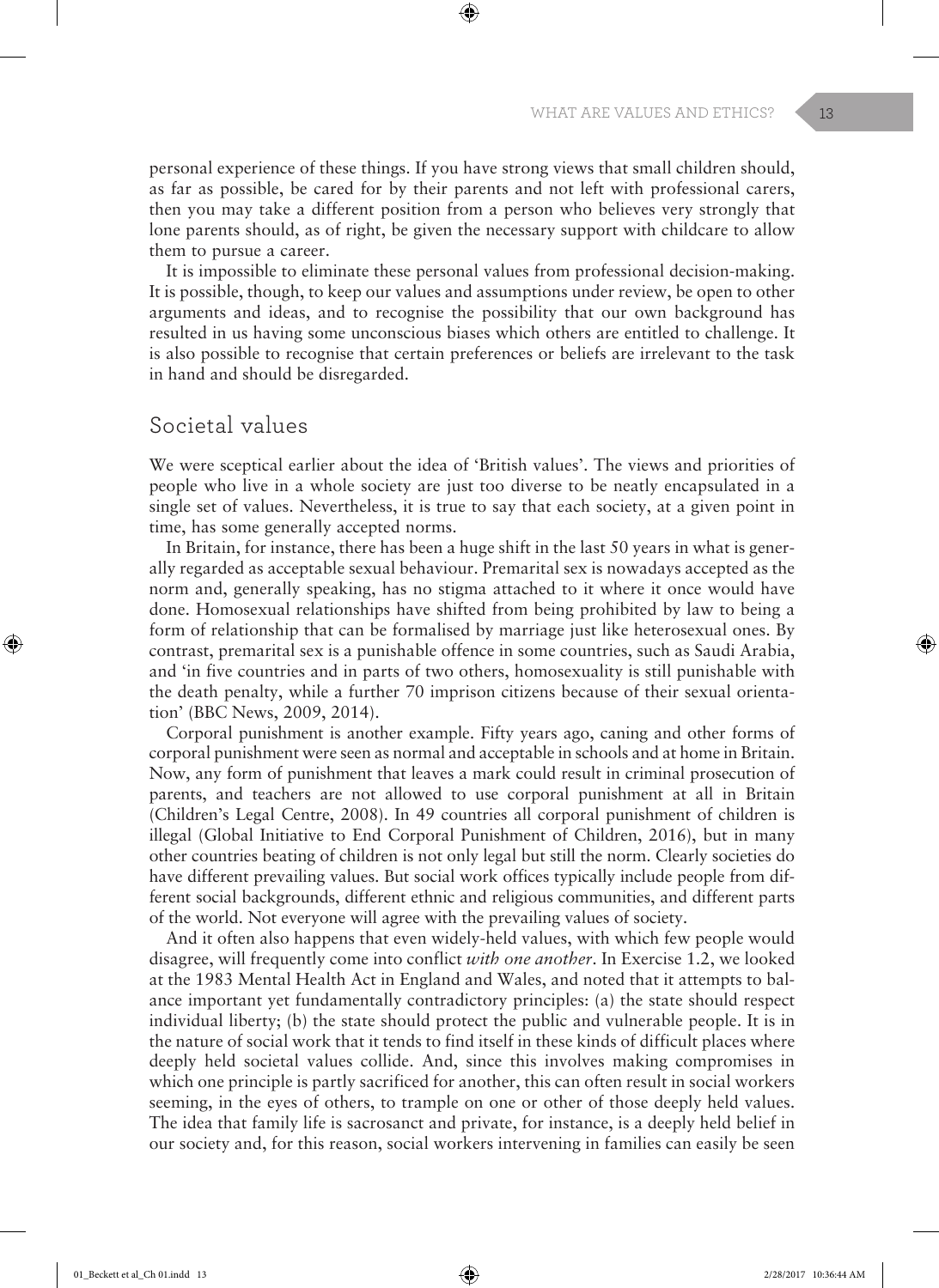as interfering and oppressive, transgressing against a deep taboo. On the other hand, since it is also a strongly and widely held belief that childhood is precious and that children should be protected from harm, the failure of social workers to intervene in families to protect children may be greeted with horror and *also* be seen as transgressive.

⊕

And because these societal values exist not only outside of us but also inside our own heads, social workers need to be prepared not only for the condemnation of others, but also for powerful feelings of guilt. The example in Exercise 1.5 illustrates this.

# Exercise 1.5 Taking Geraldine's baby

Geraldine, aged 23, was a victim in childhood of sexual and physical abuse, emotional rejection and neglect. She is a vulnerable person who has very low self-esteem, has made several suicide attempts and is very easily led. As an adult, she has a history of entering into relationships with violent, abusive men. She is a heroin user. She has just given birth to her third child, a baby boy.

Her two previous babies have been adopted. The first baby, whom she had at the age of 16, was taken into care when Geraldine disappeared for two weeks, leaving the baby in the care of a 13-year-old girl to whom she gave £5 to look after him. The second was braindamaged as a result of shaking by Geraldine's then partner. This occurred when Geraldine had moved in with him in secret, while pretending to live at another address. This had been against a specific undertaking that she made to the professional agencies to allow no contact between him and the baby in view of his known history of violence to other children.

The new baby is likely to present particular management problems due to Geraldine's heroin use during pregnancy. (The effect of withdrawal from heroin on a newborn baby is known as Neonatal Abstinence Syndrome and can produce a range of effects, including irritability, sleeping and feeding problems, prolonged screaming, fever, vomiting and diarrhoea.)

Geraldine's current boyfriend, who is not the father of the baby, is another man with a history of violence against Geraldine and others.

A decision has been reached by a pre-birth child protection conference that Geraldine's baby should be removed from her immediately at birth. Because of Geraldine's history of hiding from the authorities and running away, the conference exceptionally decided that Geraldine should not be informed of this decision in advance.

As a social worker, you and a police officer are to attend the hospital to arrange for the removal of the new baby to a foster home under a police protection order. When you arrive, Geraldine is nursing the baby, looking radiantly happy. She knows you, and when she sees you she smiles and tells you that this time she knows she is going to get it right and give this little boy all the love she herself never received.

How would you react?

# Comments on Exercise 1.5

However necessary it was for the baby's safety for him to be taken from his mother, there can be few people who would not feel very badly about removing a child from a mother under such circumstances. There is surely no society in which the bond between mother and

♠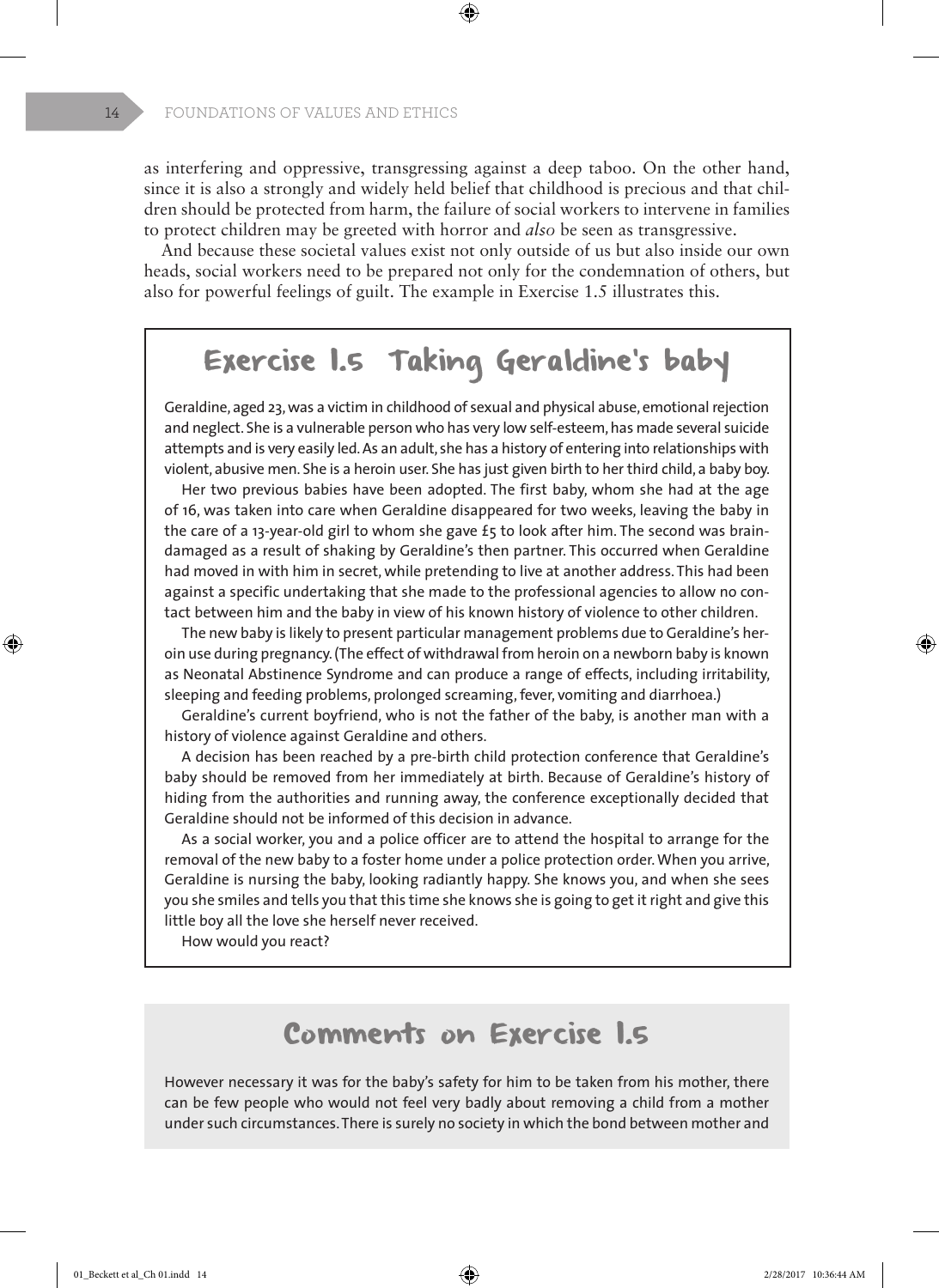baby is not seen as something precious. And in any case, it feels wrong to shatter the happiness of a young woman who has experienced so little happiness in her life.

In such situations, one may be tempted to back-track on the agreed plan in some way, or to dilute the painful message that needs to be given.

Nevertheless, if a decision has been reached, after proper consideration of the possible consequences of all the available courses of action, then it would be wrong to allow your own feelings to deflect you from carrying out that course of action – and in fact you are not at liberty to do so, since the plan is not your individual one but one that has been agreed between all the agencies.

None of these arguments, however, is likely to change the way that you and the police officer will feel about carrying out the case conference decision.

#### Values in tension

Social workers are called upon to perform many complex tasks that involve difficult human interactions and in some instances involve overruling what would normally be regarded as an individual's rights (compulsory detention under mental health legislation, or separation of children and parents under childcare legislation being cases in point). In trying to come to the right decision about how to respond in any given situation, the social worker struggles not only with her own personal feelings, the limitations of her own skill and knowledge, and the constraints imposed by the real world of limited options, she also struggles with a plethora of competing values – societal values, personal values, professional values and the prevailing values of her agency (see Figure 1.1 on the next page).

This struggle may be experienced as conflict *within* the individual between different and competing personal values and/or internalised societal values (as we tried to illustrate in Exercise 1.5). In some situations, a social worker's personal values may be very sharply in conflict with what she is expected to do as part of her duties. We used the example of a social worker opposed to abortion earlier, but it could also happen if you were opposed on moral grounds to any kind of immigration controls, but the law required your agency to report suspected illegal immigrants (a scenario we discuss in Chapter 4), or if you came from a cultural background where corporal punishment of children was generally accepted to be the right thing to do, and you were asked to take on, as a child protection case, a child with the exact same cultural background as yourself who had been beaten in a way that would have been perfectly acceptable in your own community. In such situations, the social worker may be involved in a very painful sort of 'cost–benefit' analysis, weighing up the benefits and costs of setting aside the values of her own community (and her loyalty to, and perhaps even her standing in, that community), as against the benefits and costs of staying true to her own community and perhaps being unable to carry out her professional duties as a result.

But the struggle between competing values may also take the form of disagreements with others. For instance, it can involve disagreement with colleagues about how to proceed. (Your strongly held view might be that 'Mrs Brown may be a little confused but we should still respect her right to take risks if she wants to do so'. Your colleague's strongly held view might be that 'We owe it to Mrs Brown to take steps to protect her against the consequences of her own impaired judgement'.) It may entail disagreements

♠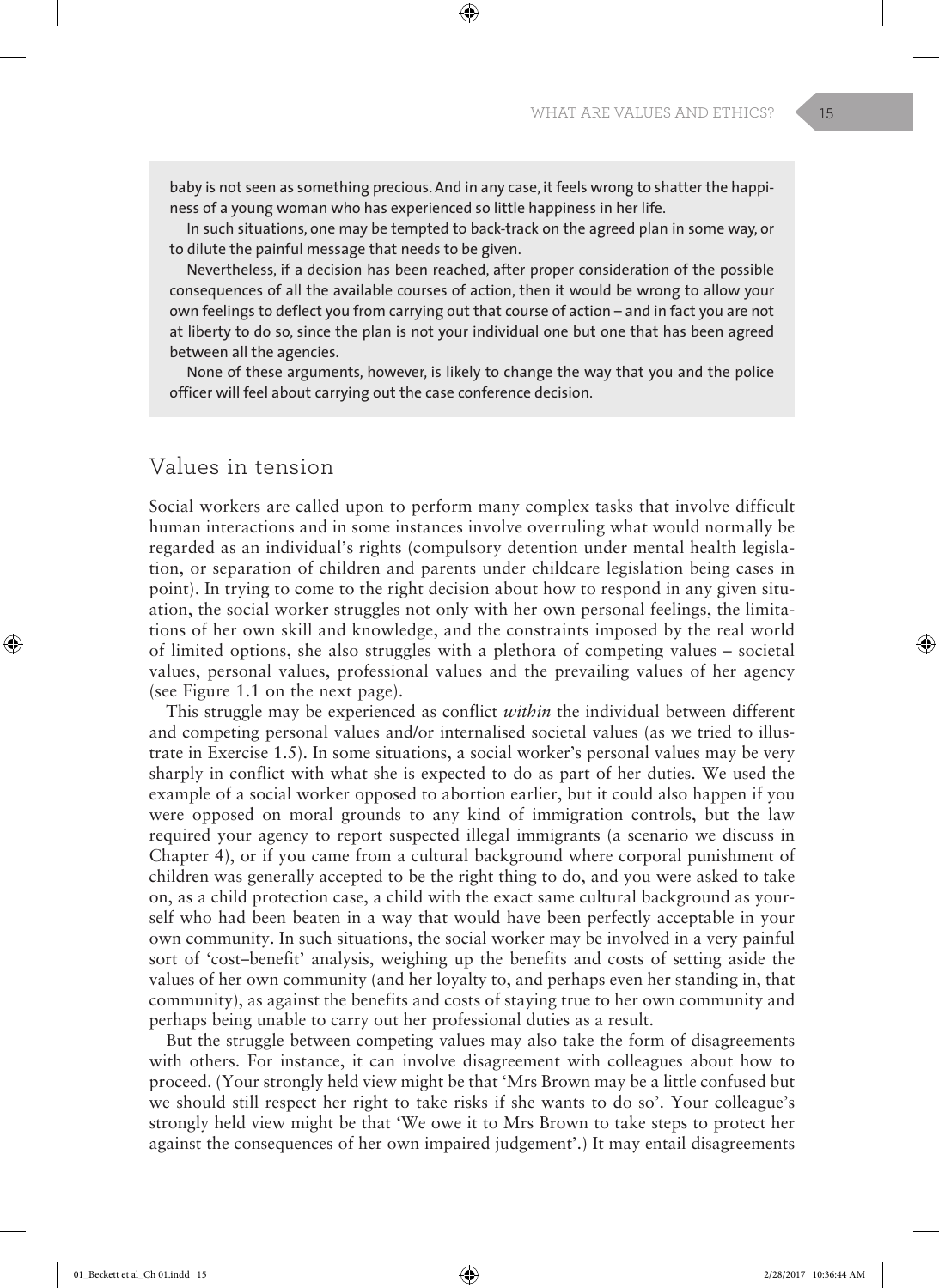16 FOUNDATIONS OF VALUES AND ETHICS



 $\bigoplus$ 

**Figure 1.1** Competing values

with service users. (Your position – and your agency's position – may be that 'beating your children is unacceptable'. A parent's position may be: 'You have no right to tell me how to bring up my children. I was always beaten and it never did me any harm at all'.) It may involve struggles with managers or other agencies. There are endless arenas, internal and external, within which value conflicts are played out. Figure 1.2 (on the next page) attempts to illustrate these wider complexities.

#### What do we mean by 'ethics'?

Although we have explored the word 'values', we have not yet attempted a definition of 'ethics'. It is a word with several meanings, but all of them rather narrower and more specific than that of 'values'. Ethics relate not just to our overall stance on life, or to our general notions of what is important, but to actual rules, codes or principles of conduct. Since these rules and principles will always ultimately be based on a values system of some kind, ethics can be seen as the practical application of values. 'Human life is sacred', for example, is a pretty universal value, from which flows the ethical principle that it is wrong, at least in most circumstances, to kill. Likewise, 'privacy is important' is a value which forms the basis of professional obligations to respect the confidentiality of clients. Dubois and Miley (2008: 111) suggest that 'whereas values are the implicit or explicit beliefs about what people consider good, ethics relates to what people consider correct or right.'

In social work, a distinction can also be made between, on the one hand, professional ethics – the principles of conduct, enshrined in various codes, which are broadly similar to those followed by other professions – and, on the other hand, the 'emancipatory

♠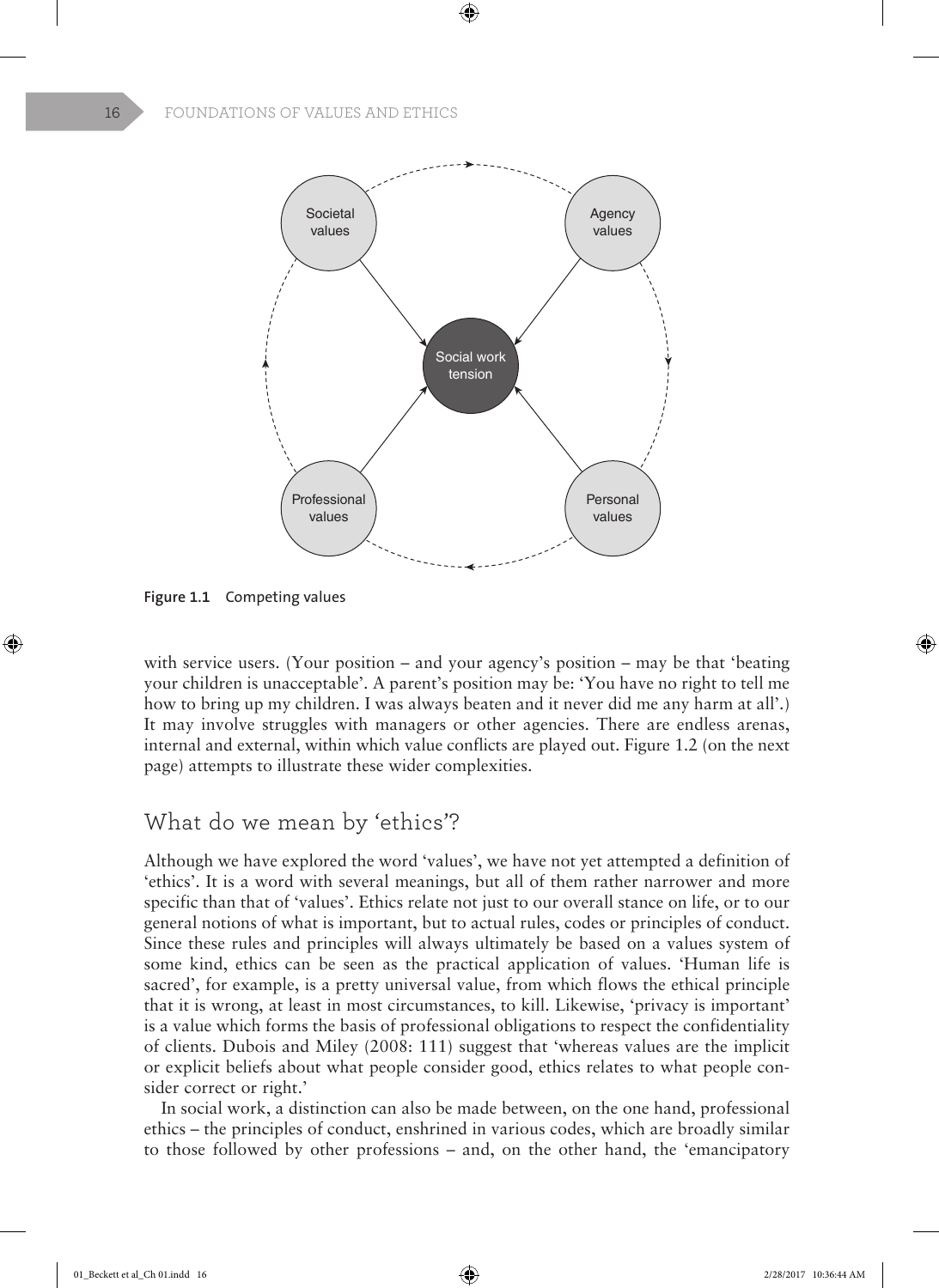#### WHAT ARE VALUES AND ETHICS? 17



 $\bigoplus$ 

**Figure 1.2** Competing values: the wider picture

values', broader and more political in character, which are particularly characteristic of social work. This reflects the fact that while other professions (teachers, doctors, lawyers) work with people from across the whole of society, social workers' particular focus is on the least powerful groups in society.

## Chapter summary This chapter has been an exploration of what we mean by 'values' and 'ethics'. We have considered the meaning of the words themselves, arguing that 'values' are a basic component of decision-making, whether in a personal or professional context. We have looked at different kinds of values, including the values that are contained, implicitly or explicitly, in laws, policies and agency practice, as well as societal and personal values. We have *(Continued)*

◈